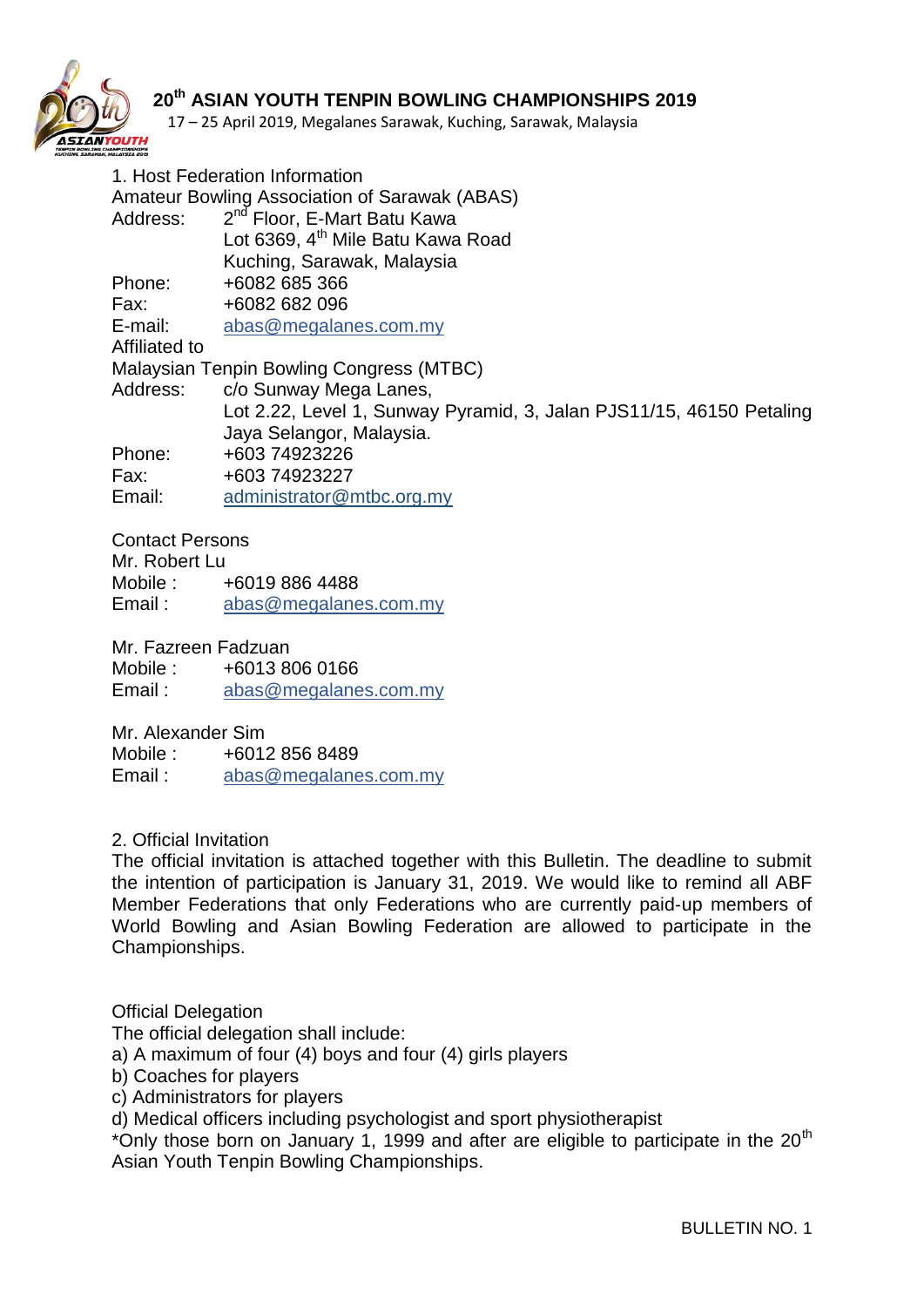

17 – 25 April 2019, Megalanes Sarawak, Kuching, Sarawak, Malaysia

The official delegation is invited to all official functions including the Opening Ceremony as well as the Victory Banquet.

| 3. Dateline of Submission:                                       |                       |
|------------------------------------------------------------------|-----------------------|
| Participation Form (Form A)                                      | $=$ January 31, 2019  |
| Entry Form (Form B)                                              | $=$ January 31, 2019  |
| Arrival and Departure Form (Form C)                              | $=$ January 31, 2019  |
| Media Accreditation Form (Form D)                                | $=$ January 31, 2019  |
| Bowlers Information Form (Form E)                                | $=$ January 31, 2019  |
| Name of Supporters Form (Form F)                                 | $=$ January 31, 2019  |
| Ball Registration Form (Form G)                                  |                       |
| Unofficial Practice Reservation Form (Form H) = January 31, 2019 |                       |
| Hotel Reservation Form (Form I)                                  | $=$ February 28, 2019 |

4. Official Email

All official correspondence pertaining to the 20<sup>th</sup> Asian Youth Tenpin Bowling Championships is to be forwarded to the official email address [abas@megalanes.com.my.](mailto:abas@megalanes.com.my)

5. Preliminary Schedule of Events

| 17.04.2019 | Wednesday | $17:00 - 18:00$                                                                   | Last day of team arrivals<br><b>Ball Registration</b><br><b>Team Managers Meeting</b>                                                                                                           |
|------------|-----------|-----------------------------------------------------------------------------------|-------------------------------------------------------------------------------------------------------------------------------------------------------------------------------------------------|
| 18.04.2019 | Thursday  | $09:00 - 10:00$<br>$10:00 - 11:30$<br>$11:30 - 12:30$<br>$12:30 - 14:00$<br>17:30 | <b>Ball Registration</b><br>Lane Maintenance<br><b>Official Practice Squad A</b><br>Lane Maintenance<br><b>Official Practice Squad B</b><br><b>Opening Ceremony</b><br><b>Welcome Reception</b> |
| 19.04.2019 | Friday    | $07:30 - 09:00$<br>$09:00 - 12:30$<br>$12:30 - 13:30$<br>$13:30 - 17:00$          | Lane Maintenance<br>Singles- Girls<br>Lane Maintenance<br>Singles - Boys Squad 1                                                                                                                |
| 20.04.2019 | Saturday  | $07:30 - 09:00$<br>$09:00 - 12:30$<br>$12:30 - 13:30$<br>$13:30 - 17:00$          | Lane Maintenance<br>Singles - Boys Squad 2<br><b>Lane Maintenance</b><br><b>Medal Presentation for</b><br><b>Singles</b><br>Doubles - Girls                                                     |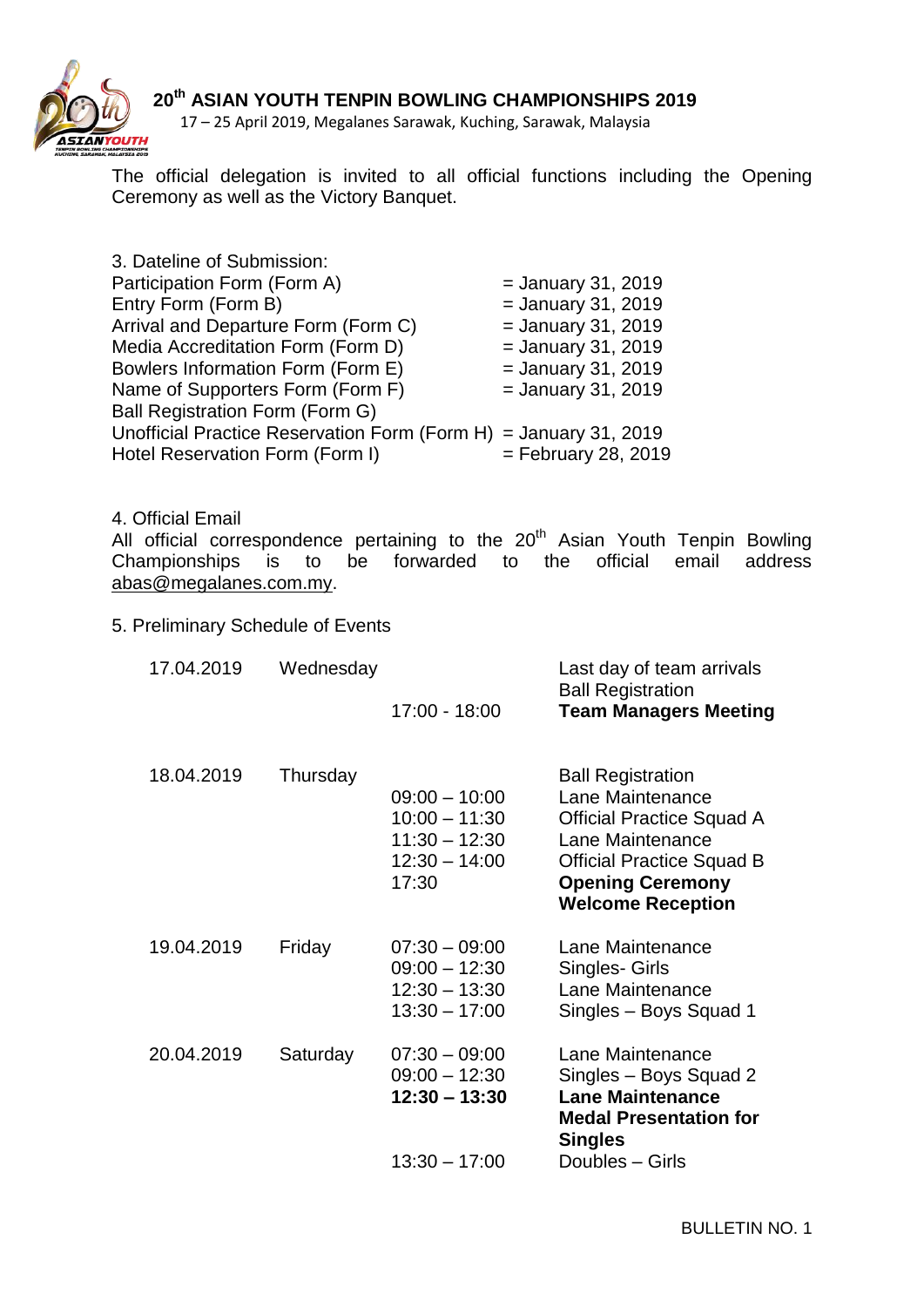

17 – 25 April 2019, Megalanes Sarawak, Kuching, Sarawak, Malaysia

| 21.04.2019 | Sunday   | $07:30 - 09:00$<br>$09:00 - 12:30$<br>$12:30 - 13:30$<br>$13:30 - 17:00$                    | Lane Maintenance<br>Doubes - Boys Squad 1<br><b>Lane Maintenance</b><br>Doubles - Boys Squad 2                                                                                         |
|------------|----------|---------------------------------------------------------------------------------------------|----------------------------------------------------------------------------------------------------------------------------------------------------------------------------------------|
| 22.04.2019 | Monday   | $07:30 - 09:00$<br>$09:00 - 12:30$<br>$12:30 - 13:30$                                       | Lane Maintenance<br>Team of Four (1 <sup>st</sup> block) Girls<br><b>Lane Maintenance</b><br><b>Medal Presentation for</b><br><b>Doubles</b>                                           |
|            |          | $13:30 - 17:00$                                                                             | Team of Four (1 <sup>st</sup> block) Boys                                                                                                                                              |
| 23.04.2019 | Tuesday  | $07:30 - 09:00$<br>$09:00 - 12:30$<br>$12:30 - 13:30$<br>$13:30 - 17:00$<br>$17:00 - 18:00$ | Lane Maintenance<br>Team of Four (2 <sup>nd</sup> block) Boys<br><b>Lane Maintenance</b><br>Team of Four (2 <sup>nd</sup> block) Girls<br><b>Medal Presentation for</b><br><b>Team</b> |
| 24.04.2019 |          | Wednesday 08:30 - 10:00<br>$10:00 - 13:30$                                                  | Lane Maintenance<br>Masters Finals Block 1 of 8<br>games<br>Girls and Boys                                                                                                             |
|            |          | $13:30 - 14:00$                                                                             | <b>Medal Presentation for</b><br><b>All-Events</b>                                                                                                                                     |
| 25.04.2019 | Thursday | $08:30 - 10:00$<br>$10:00 - 13:30$                                                          | Lane Maintenance<br>Masters Finals Block 2 of 8<br>Games<br><b>Girls and Boys</b>                                                                                                      |
|            |          | $13:30 - 14:00$<br>$14.00 - 16.00$                                                          | Lane Maintenance<br><b>Boys and Girls Masters</b><br>Stepladder                                                                                                                        |
|            |          | $16:00 - 17:00$                                                                             | <b>Medal Presentation Girls</b><br>and Boys Masters                                                                                                                                    |
|            |          | 19.00                                                                                       | <b>Victory Banquet</b>                                                                                                                                                                 |
| 26.04.2019 | Friday   |                                                                                             | <b>Departure of Teams</b>                                                                                                                                                              |

#### 6. Official Hotel

All reservations MUST be made directly through Amateur Bowling Association of Sarawak (ABAS). All bookings are on a first-come-first-serve basis. Deadline for hotel reservations is February 28, 2019. Reservations made after the deadline will be subject to availability of rooms at the official hotel and room rates may not be the same. Deadline for room cancellation (in writing) must be made on or before 7 April 2019.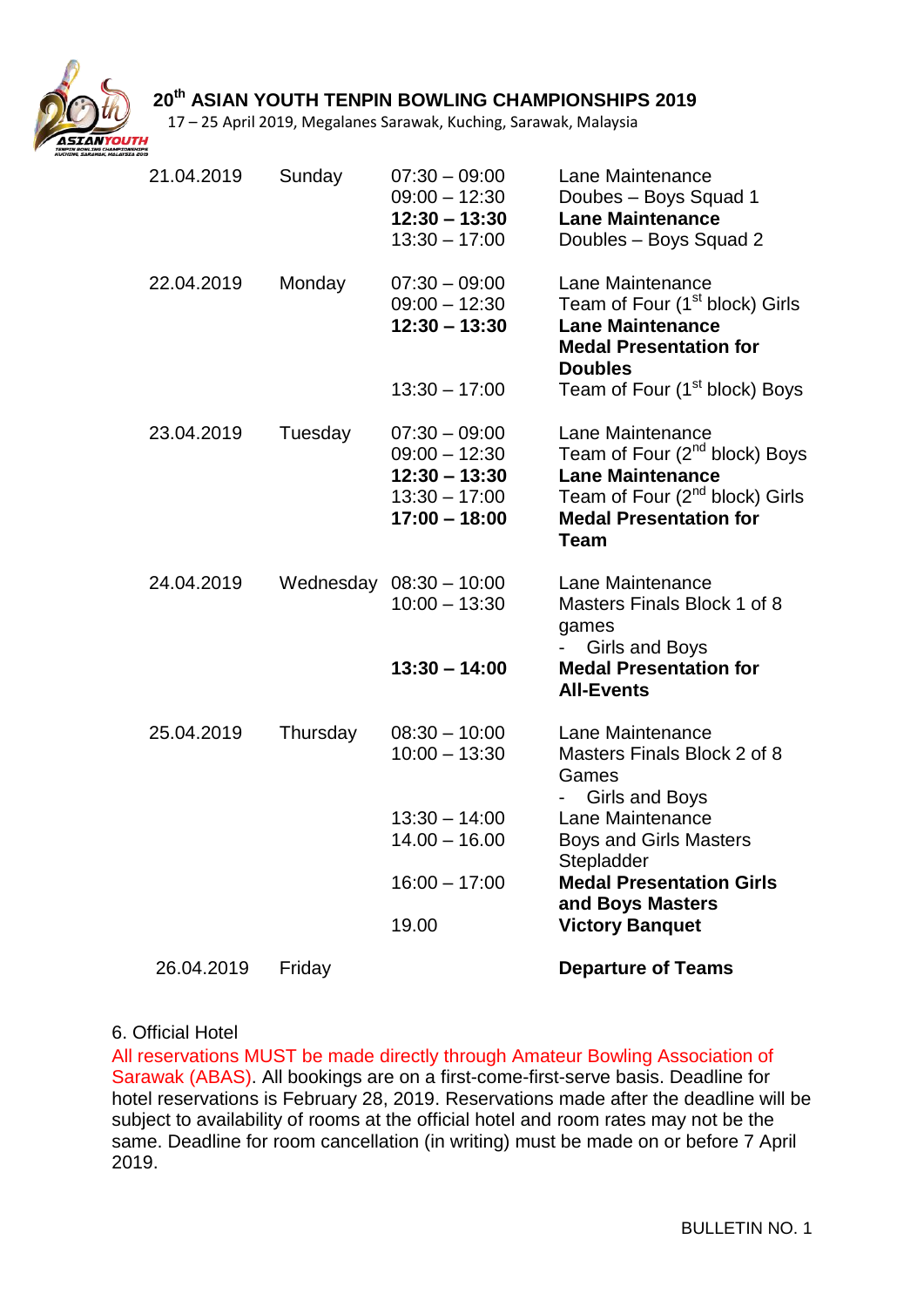

17 – 25 April 2019, Megalanes Sarawak, Kuching, Sarawak, Malaysia

Imperial Hotel Kuching Room Rates: Superior King/Twin = US\$ 80.00 per night (max. 2 person) Deluxe King/Twin = US\$ 95.00 per night (max. 2 person) Executive = US\$ 115.00 per night (max. 2 person) Extra Bed = US\$ 40.00 per night

Room rates are inclusive of the following:

- 1. Daily Buffet Breakfast
- 2. Prevailing Government Tax, Service Charge & Tourism Tax
- 3. Complimentary in-room Wi-Fi

#### 7. Transportation

i. Participating teams will arrive Sarawak through Kuching International Airport, 35 minutes driving distance to Megalanes Sarawak, the competition venue. The venue is 25 minutes driving distance from the Official Hotel, Imperial Hotel Kuching.

ii. Airport pick-up/departure service will be provided for teams who book their accommodations, at the Official Hotel through the Organising Committee (ABAS).

iii. Daily transportation between the Official Hotel and the competition venue will be arranged for all participating teams and registered guests who booked their accommodation at the Official Hotel through the Organising Committee (ABAS).

#### 8. Visa Information

No visa for entry is required for a lot of countries/regions. However, the visa-free period may vary among countries/regions. The entry forms are NOT valid as visas. All countries /regions should confirm visa information independently by checking with their travel agents. You may write to the Organizing Committee (ABAS) for assistance with regards to application for the visas.

#### 9. Bowling Centre

#### MEGALANES SARAWAK @ E-Mart, Batu Kawa

The official competition venue is Megalanes Sarawak, located on the 2<sup>nd</sup> Floor of E-Mart Shopping Complex, Batu Kawa, 93250 Kuching, Sarawak, Malaysia. It has 42 lanes, of Brunswick Pro-lanes (Synthetic) with AMF 8290 XL machines. Two Restaurants, The Farm Bistro and Lil' Baba Restaurant, and a cafeteria, Coffey Cat is located on the Mezzanine Level at the  $2<sup>nd</sup>$  Floor.

#### 10. Fees

#### Entry Fee for Delegation

The 20th Asian Youth Tenpin Bowling Championships entry fee is **US \$200** per person. This includes all players, coaches, administrators and any extra person in the official delegation. The fee covers accreditation card, transportation, and entry into the Opening Ceremony, Welcome Reception, and the Victory Banquet.